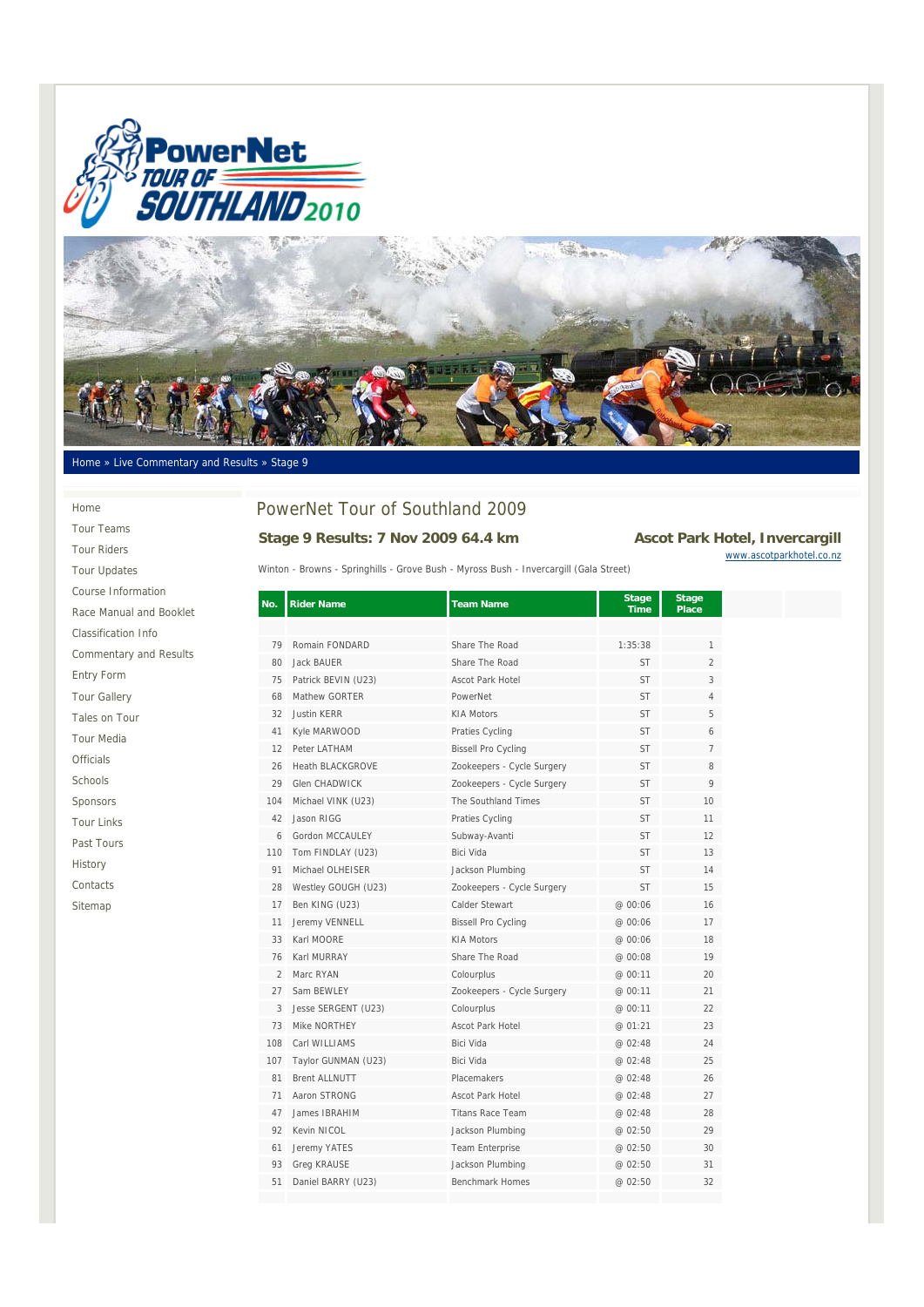| 18             | Brad HALL               | Calder Stewart                 | @ 02:51   | 33 |
|----------------|-------------------------|--------------------------------|-----------|----|
| 111            | Mike HENTON             | Southern Institute of Technolo | gy@ 02:51 | 34 |
| 100            | David AYRE              | Winton's Middle Pub            | @ 02:51   | 35 |
| 34             | Shem ROGER (U23)        | <b>KIA Motors</b>              | @ 02:51   | 36 |
| 70             | Chris MACIC (U23)       | PowerNet                       | @ 02:51   | 37 |
| 109            | Alex RAY (U23)          | Bici Vida                      | @ 02:51   | 38 |
| 72             | Wade MANGHAM (U23)      | Ascot Park Hotel               | @ 02:51   | 39 |
| 21             | Floyd LANDIS            | Cyclingnzshop.com - Bio Sport  | @ 02:51   | 40 |
| 14             | Omer KEM                | <b>Bissell Pro Cycling</b>     | @ 02:51   | 41 |
| 19             | Paul ODLIN              | Calder Stewart                 | @ 02:51   | 42 |
| 35             | George BENNETT (U23)    | <b>KIA Motors</b>              | @ 02:51   | 43 |
| 16             | Mark LANGLANDS          | Calder Stewart                 | @ 05:17   | 44 |
| 101            | Matt MARSHALL (U23)     | The Southland Times            | @ 05:17   | 45 |
| 59             | David TREACEY           | <b>Creation Signs</b>          | @ 08:30   | 46 |
| 120            | Simon CROOM             | South West Helicopters         | @ 08:30   | 47 |
| 46             | Samuel WHITMITZ         | <b>Titans Race Team</b>        | @ 08:30   | 48 |
| 113            | Matt HINTON             | Southern Institute of Technolo | gy@ 08:30 | 49 |
| 102            | Hamish PRESBURY (U23)   | The Southland Times            | @ 08:30   | 50 |
| 54             | Leon HEXTALL (U23)      | <b>Benchmark Homes</b>         | @ 08:30   | 51 |
| 30             | Hamish BOND             | Zookeepers - Cycle Surgery     | @ 08:30   | 52 |
| 105            | Sam STEELE (U23)        | The Southland Times            | @ 08:30   | 53 |
| 56             | <b>Blair MARTIN</b>     | <b>Creation Signs</b>          | @ 08:30   | 54 |
| 57             | David EVANS             | <b>Creation Signs</b>          | @ 08:30   | 55 |
| 25             | Jamie WHYTE             | Cyclingnzshop.com - Bio Sport  | @ 08:30   | 56 |
| 20             | Douglas REPACHOLI (U23) | Calder Stewart                 | @ 08:30   | 57 |
| 55             | Matt SILLARS            | <b>Benchmark Homes</b>         | @ 08:30   | 58 |
| 89             | Rod WEINBERG            | Sycamore Print                 | @ 08:30   | 59 |
| 38             | Sergio HERNANDEZ        | NOW - MS Society               | @ 08:30   | 60 |
| 40             | Corey FARRELL (U23)     | NOW - MS Society               | @ 08:30   | 61 |
| 44             | Joshua CHUGG            | Praties Cycling                | @ 08:30   | 62 |
| 95             | Stefan ROTHE            | Jackson Plumbing               | @ 08:30   | 63 |
| 63             | William ALEXANDER       | Team Enterprise                | @ 08:30   | 64 |
| 53             | James MCCOY (U23)       | <b>Benchmark Homes</b>         | @ 08:30   | 65 |
| 74             | Brad CARTER (U23)       | Ascot Park Hotel               | @ 08:30   | 66 |
| 123            | Andy HAGAN              | <b>Energy Smart</b>            | @ 08:30   | 67 |
| 106            | Scott WILDER            | Bici Vida                      | @ 08:30   | 68 |
| 23             | <b>Nick LOVEGROVE</b>   | Cyclingnzshop.com - Bio Sport  | @ 08:30   | 69 |
| 115            | Simon BROWN             | Southern Institute of Technolo | gy@ 08:30 | 70 |
| 64             | Alasdair DEMPSEY        | <b>Team Enterprise</b>         | @ 08:30   | 71 |
| 31             | Robin REID              | <b>KIA Motors</b>              | @ 08:30   | 72 |
| 122            | Lee EVANS (U23)         | <b>Energy Smart</b>            | @ 08:30   | 73 |
| 9              | Joseph COOPER           | Subway-Avanti                  | @ 08:30   | 74 |
| 121            | Jonathon ATKINSON       | <b>Energy Smart</b>            | @ 11:20   | 75 |
| 88             | Alex MCGREGOR (U23)     | Sycamore Print                 | @ 11:50   | 76 |
| $\overline{4}$ | Logan HUTCHINGS         | Colourplus                     | @ 13:05   | 77 |
| 48             | Latham CROFT            | Titans Race Team               | @ 17:00   | 78 |
| 24             | Jeremy MEECH            | Cyclingnzshop.com - Bio Sport  | @ 17:00   | 79 |
| 58             | Alex MALONE             | <b>Creation Signs</b>          | @ 17:00   | 80 |
| 60             | Hayden KEGG             | <b>Creation Signs</b>          | @ 17:00   | 81 |
| 117            | Travis KANE             | South West Helicopters         | @ 17:00   | 82 |
| 22             | Nico DE JONG            | Cyclingnzshop.com - Bio Sport  | @ 17:00   | 83 |
| 98             | Thomas HUBBARD (U23)    | Winton's Middle Pub            | @ 17:00   | 84 |
| 45             | Nathan EARL (U23)       | Praties Cycling                | @ 17:00   | 85 |
| 124            | Chris KENDALL           | <b>Energy Smart</b>            | @ 17:00   | 86 |
| 77             | Matt GILBERT            | Share The Road                 | @ 17:00   | 87 |
| 125            | Johno GEE               | <b>Energy Smart</b>            | @ 17:00   | 88 |
| 85             | Logan CALDER            | Placemakers                    | @ 17:00   | 89 |
| 62             | Michael TORCKLER        | <b>Team Enterprise</b>         | @ 18:48   | 90 |
| 118            | Andrew BALLANTYNE       | South West Helicopters         | @ 18:48   | 91 |
| 65             | Josh BROWN (U23)        | Team Enterprise                | @ 18:48   | 92 |
| 66             | Michael STALLARD        | PowerNet                       | @ 18:51   | 93 |
| 90             | Sheldon GORTER (U23)    | Sycamore Print                 | @ 18:51   | 94 |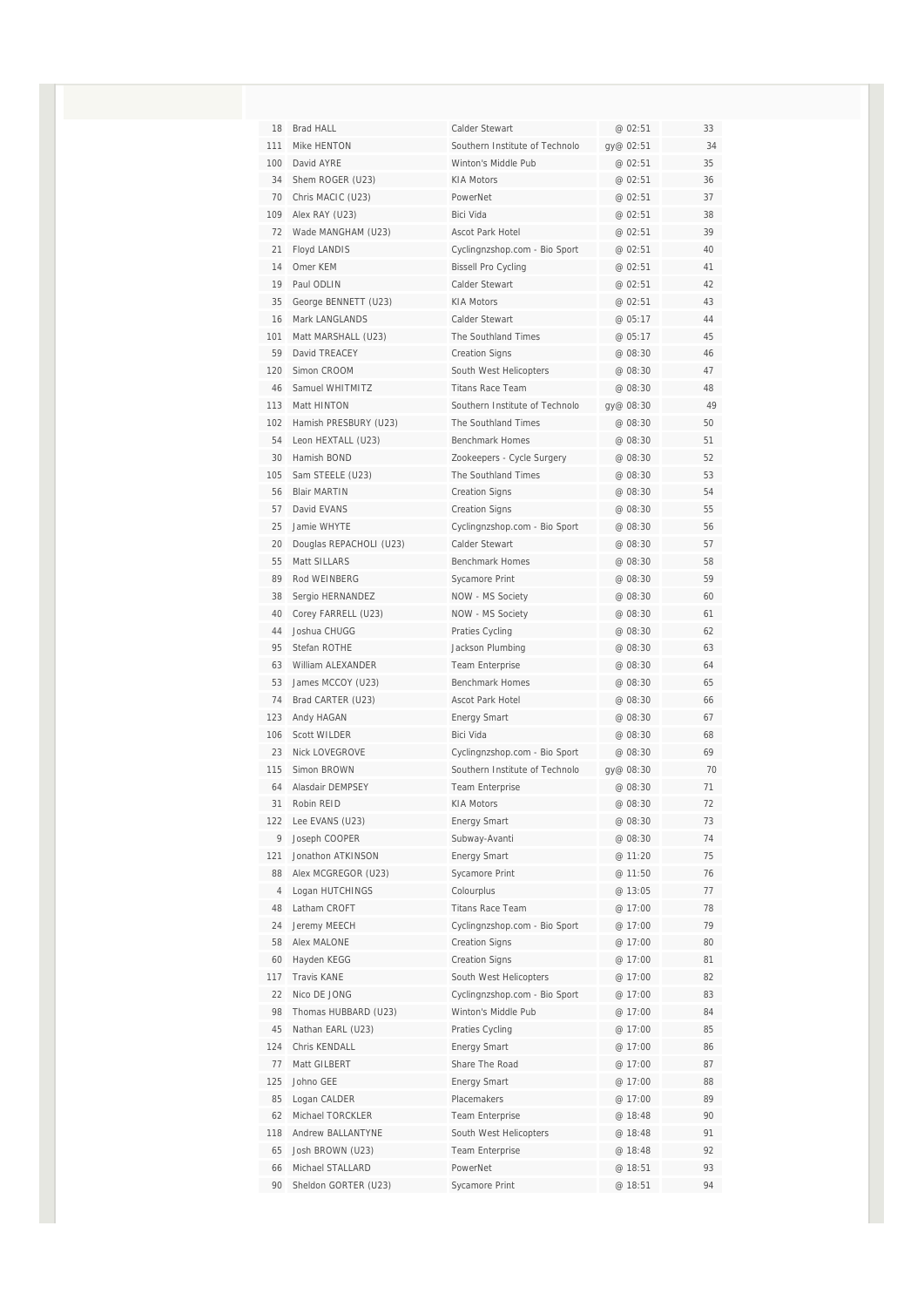| Web Design by Flatout © 2009 |  | 67 Russell GILL | PowerNet | @ 18:51 | Q <sub>h</sub> |
|------------------------------|--|-----------------|----------|---------|----------------|
| Tour of                      |  |                 |          |         |                |

# **PowerNet General Classification (After stage 9)**

| No. | <b>Rider Name</b>       | <b>Team Name</b>              | G C<br>Time | G C<br><b>Place</b> | <b>Bonus</b> | <b>Penalty</b> |
|-----|-------------------------|-------------------------------|-------------|---------------------|--------------|----------------|
|     |                         |                               |             |                     |              |                |
| 26  | <b>Heath BLACKGROVE</b> | Zookeepers - Cycle Surgery    | 21:44:52    | 1                   | 00:07        |                |
| 80  | Jack BAUER              | Share The Road                | @ 01:03     | $\overline{2}$      | 00:15        |                |
| 110 | Tom FINDLAY (U23)       | Bici Vida                     | @ 01:16     | 3                   | 00:06        |                |
| 2   | Marc RYAN               | Colourplus                    | @ 01:34     | 4                   | 00:07        |                |
| 12  | Peter LATHAM            | <b>Bissell Pro Cycling</b>    | @ 02:45     | 5                   | 00:07        |                |
| 29  | Glen CHADWICK           | Zookeepers - Cycle Surgery    | @ 03:48     | 6                   | 00:06        |                |
| 11  | Jeremy VENNELL          | <b>Bissell Pro Cycling</b>    | @ 06:34     | 7                   |              |                |
| 17  | Ben KING (U23)          | Calder Stewart                | @ 06:38     | 8                   | 00:03        |                |
| 104 | Michael VINK (U23)      | The Southland Times           | @ 11:45     | 9                   | 00:02        |                |
| 79  | Romain FONDARD          | Share The Road                | @ 12:53     | 10                  | 00:09        |                |
| 91  | Michael OLHEISER        | Jackson Plumbing              | @ 13:06     | 11                  | 00:08        |                |
| 71  | Aaron STRONG            | Ascot Park Hotel              | @ 13:12     | 12                  | 00:07        |                |
| 61  | Jeremy YATES            | <b>Team Enterprise</b>        | @ 13:17     | 13                  | 00:10        |                |
| 68  | Mathew GORTER           | PowerNet                      | @ 13:18     | 14                  | 00:02        |                |
| 33  | Karl MOORE              | <b>KIA Motors</b>             | @ 13:57     | 15                  |              |                |
| 75  | Patrick BEVIN (U23)     | Ascot Park Hotel              | @ 15:53     | 16                  | 00:29        |                |
| 21  | Floyd LANDIS            | Cyclingnzshop.com - Bio Sport | @ 16:00     | 17                  |              |                |
| 109 | Alex RAY (U23)          | Bici Vida                     | @ 16:39     | 18                  | 00:04        |                |
| 51  | Daniel BARRY (U23)      | <b>Benchmark Homes</b>        | @ 16:42     | 19                  |              |                |
| 32  | <b>Justin KERR</b>      | <b>KIA Motors</b>             | @ 17:35     | 20                  |              |                |
| 3   | Jesse SERGENT (U23)     | Colourplus                    | @ 17:46     | 21                  | 00:03        |                |
| 73  | Mike NORTHEY            | Ascot Park Hotel              | @ 19:32     | 22                  |              |                |
| 28  | Westley GOUGH (U23)     | Zookeepers - Cycle Surgery    | @ 20:01     | 23                  |              |                |
| 107 | Taylor GUNMAN (U23)     | Bici Vida                     | @ 20:58     | 24                  |              |                |
| 101 | Matt MARSHALL (U23)     | The Southland Times           | @ 21:46     | 25                  |              |                |
| 72  | Wade MANGHAM (U23)      | Ascot Park Hotel              | @ 23:49     | 26                  | 00:04        |                |
| 47  | James IBRAHIM           | <b>Titans Race Team</b>       | @ 23:55     | 27                  |              |                |
| 81  | <b>Brent ALLNUTT</b>    | Placemakers                   | @ 24:40     | 28                  |              |                |
| 93  | <b>Greg KRAUSE</b>      | Jackson Plumbing              | @ 25:19     | 29                  |              |                |
| 56  | <b>Blair MARTIN</b>     | <b>Creation Signs</b>         | @ 26:56     | 30                  |              |                |
| 34  | Shem ROGER (U23)        | <b>KIA Motors</b>             | @ 27:08     | 31                  |              |                |
| 27  | Sam BEWLEY              | Zookeepers - Cycle Surgery    | @ 27:11     | 32                  | 00:02        |                |
| 18  | <b>Brad HALL</b>        | Calder Stewart                | @ 27:52     | 33                  |              |                |
| 6   | Gordon MCCAULEY         | Subway-Avanti                 | @ 28:47     | 34                  | 00:06        |                |
| 38  | Sergio HERNANDEZ        | NOW - MS Society              | @ 29:20     | 35                  | 00:01        |                |
| 31  | Robin REID              | KIA Motors                    | @ 29:25     | 36                  |              |                |
| 92  | Kevin NICOL             | Jackson Plumbing              | @ 29:43     | 37                  |              |                |
| 16  | Mark LANGLANDS          | Calder Stewart                | @ 31:26     | 38                  | 00:04        |                |
| 9   | Joseph COOPER           | Subway-Avanti                 | @ 31:48     | 39                  |              |                |
| 19  | Paul ODLIN              | Calder Stewart                | @ 33:04     | 40                  | 00:09        |                |
| 44  | Joshua CHUGG            | Praties Cycling               | @ 34:42     | 41                  |              |                |
| 95  | Stefan ROTHE            | Jackson Plumbing              | @ 34:48     | 42                  |              |                |
| 57  | David EVANS             | <b>Creation Signs</b>         | @ 35:09     | 43                  |              |                |
| 88  | Alex MCGREGOR (U23)     | Sycamore Print                | @ 35:16     | 44                  |              |                |
| 54  | Leon HEXTALL (U23)      | Benchmark Homes               | @ 35:40     | 45                  |              |                |
| 4   | Logan HUTCHINGS         | Colourplus                    | @ 36:03     | 46                  | 00:10        |                |
| 108 | Carl WILLIAMS           | Bici Vida                     | @ 37:28     | 47                  |              |                |
| 76  | Karl MURRAY             | Share The Road                | @ 40:52     | 48                  | 00:03        |                |
| 45  | Nathan EARL (U23)       | Praties Cycling               | @ 40:55     | 49                  |              |                |
| 42  | Jason RIGG              | Praties Cycling               | @ 42:01     | 50                  |              |                |
| 20  | Douglas REPACHOLI (U23) | Calder Stewart                | @ 47:08     | 51                  |              |                |
| 14  | Omer KEM                | <b>Bissell Pro Cycling</b>    | @ 47:37     | 52                  |              |                |
| 22  | Nico DE JONG            | Cyclingnzshop.com - Bio Sport | @ 48:03     | 53                  |              |                |
| 105 | Sam STEELE (U23)        | The Southland Times           | @ 52:50     | 54                  |              |                |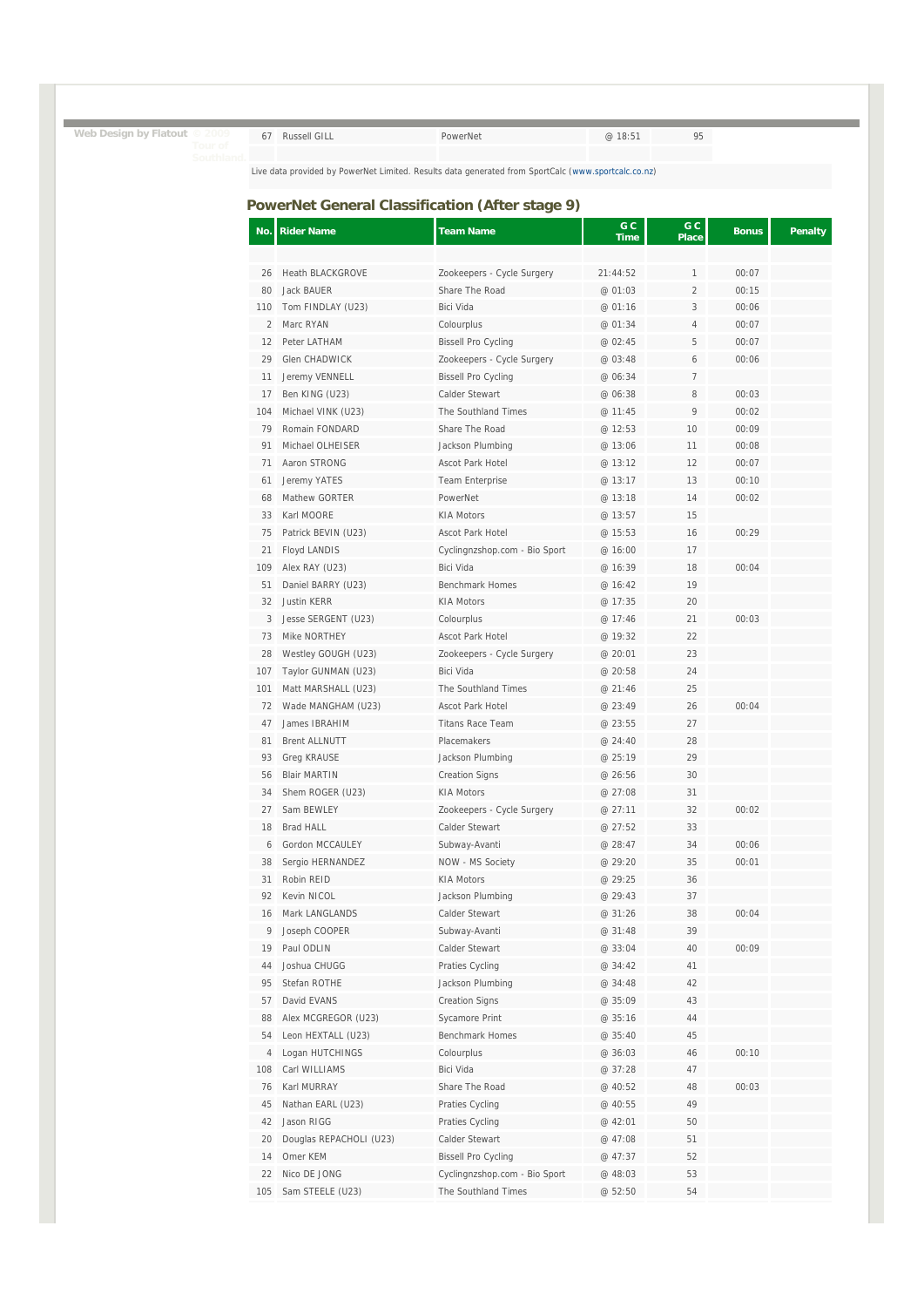| 70 <sup>1</sup> | Chris MACIC (U23)        | PowerNet                       | @ 55:15     | 55 |       |  |
|-----------------|--------------------------|--------------------------------|-------------|----|-------|--|
| 55              | Matt SILLARS             | <b>Benchmark Homes</b>         | @ 57:12     | 56 |       |  |
| 74              | Brad CARTER (U23)        | Ascot Park Hotel               | @ 58:16     | 57 |       |  |
| 90              | Sheldon GORTER (U23)     | Sycamore Print                 | @ 58:52     | 58 |       |  |
| 53              | James MCCOY (U23)        | <b>Benchmark Homes</b>         | @ 1:00:13   | 59 | 00:04 |  |
| 25              | Jamie WHYTF              | Cyclingnzshop.com - Bio Sport  | @ 1:01:42   | 60 |       |  |
| 23              | <b>Nick LOVEGROVE</b>    | Cyclingnzshop.com - Bio Sport  | @ 1:03:49   | 61 |       |  |
| 35              | George BENNETT (U23)     | <b>KIA Motors</b>              | @ 1:03:51   | 62 |       |  |
| 115             | Simon BROWN              | Southern Institute of Technolo | gy@ 1:06:34 | 63 |       |  |
| 59              | David TREACEY            | <b>Creation Signs</b>          | @ 1:07:38   | 64 |       |  |
| 111             | Mike HENTON              | Southern Institute of Technolo | gy@ 1:08:11 | 65 |       |  |
| 123             | Andy HAGAN               | <b>Energy Smart</b>            | @ 1:09:13   | 66 |       |  |
| 65              | Josh BROWN (U23)         | <b>Team Enterprise</b>         | @ 1:11:01   | 67 |       |  |
| 30              | Hamish BOND              | Zookeepers - Cycle Surgery     | @ 1:12:02   | 68 |       |  |
| 102             | Hamish PRESBURY (U23)    | The Southland Times            | @ 1:12:29   | 69 |       |  |
| 100             | David AYRE               | Winton's Middle Pub            | @ 1:19:01   | 70 |       |  |
| 120             | Simon CROOM              | South West Helicopters         | @ 1:20:00   | 71 |       |  |
| 121             | Jonathon ATKINSON        | <b>Energy Smart</b>            | @ 1:21:38   | 72 |       |  |
| 66              | Michael STALLARD         | PowerNet                       | @ 1:28:48   | 73 |       |  |
| 40              | Corey FARRELL (U23)      | NOW - MS Society               | @ 1:31:16   | 74 |       |  |
| 46              | Samuel WHITMITZ          | <b>Titans Race Team</b>        | @ 1:34:35   | 75 | 00:02 |  |
| 62              | Michael TORCKLER         | <b>Team Enterprise</b>         | @ 1:37:57   | 76 |       |  |
| 113             | Matt HINTON              | Southern Institute of Technolo | gy@ 1:39:35 | 77 |       |  |
| 64              | Alasdair DEMPSEY         | <b>Team Enterprise</b>         | @ 1:42:12   | 78 |       |  |
| 85              | Logan CALDER             | Placemakers                    | @ 1:47:06   | 79 |       |  |
| 89              | Rod WEINBERG             | <b>Sycamore Print</b>          | @ 1:48:40   | 80 |       |  |
| 60              | Hayden KEGG              | <b>Creation Signs</b>          | @ 1:56:15   | 81 |       |  |
| 41              | Kyle MARWOOD             | Praties Cycling                | @1:56:57    | 82 | 00:03 |  |
| 106             | <b>Scott WILDER</b>      | <b>Bici Vida</b>               | @ 1:58:38   | 83 |       |  |
| 67              | Russell GILL             | PowerNet                       | @ 2:06:22   | 84 |       |  |
| 77              | Matt GILBERT             | Share The Road                 | @ 2:08:46   | 85 |       |  |
| 122             | Lee EVANS (U23)          | <b>Energy Smart</b>            | @ 2:15:01   | 86 |       |  |
| 58              | <b>Alex MALONE</b>       | <b>Creation Signs</b>          | @ 2:16:22   | 87 |       |  |
| 63              | William ALEXANDER        | Team Enterprise                | @ 2:23:50   | 88 |       |  |
| 125             | Johno GFF                | <b>Energy Smart</b>            | @ 2:33:33   | 89 |       |  |
| 48              | Latham CROFT             | <b>Titans Race Team</b>        | @ 2:33:41   | 90 |       |  |
| 98              | Thomas HUBBARD (U23)     | Winton's Middle Pub            | @ 2:48:59   | 91 |       |  |
| 117             | <b>Travis KANE</b>       | South West Helicopters         | @3:18:03    | 92 |       |  |
| 24              | Jeremy MEECH             | Cyclingnzshop.com - Bio Sport  | @ 3:22:47   | 93 |       |  |
| 118             | <b>Andrew BALLANTYNE</b> | South West Helicopters         | @ 3:42:49   | 94 |       |  |
| 124             | Chris KENDALL            | <b>Energy Smart</b>            | @3:45:03    | 95 |       |  |
|                 |                          |                                |             |    |       |  |

### **Teams Classification (After stage 9)**

Home | Sponsors | Course Information |<br>Commentary and Results | Tour Teams |<br>Classification Info | Tour Riders | Tour<br>Competitions | Tour Media | Schools |<br>Race Manual and Booklet | Officials |<br>Tour Gallery | Tour Links |

**Sponsored by WENSLEY'S AVANTI PLUS, INVERCARGILL** 

| <b>Team Name</b>           | <b>GC Time</b> |
|----------------------------|----------------|
|                            |                |
| Zookeepers - Cycle Surgery | 65:36:34       |
| Bici Vida                  | @ 17:02        |
| <b>Ascot Park Hotel</b>    | @20:24         |
| Colourplus                 | @ 24:49        |
| <b>KIA Motors</b>          | @ 26:49        |
| Share The Road             | @ 31:08        |
| <b>Bissell Pro Cycling</b> | @ 31:41        |
| Jackson Plumbing           | @ 38:54        |
| Calder Stewart             | @ 40:03        |
| The Southland Times        | @ 1:00:35      |
| Praties Cycling            | @ 1:08:08      |
|                            |                |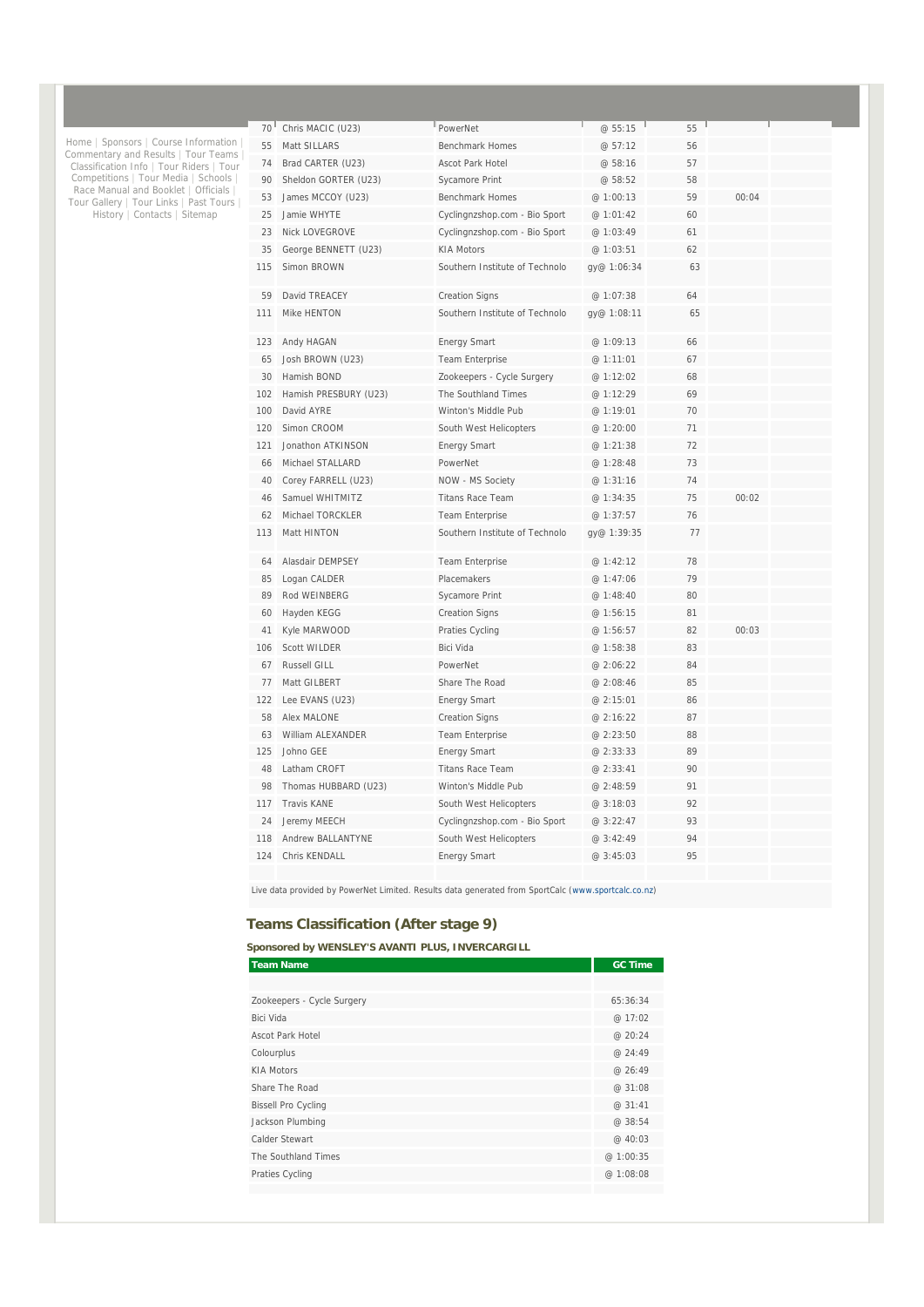| Benchmark Homes                | @1:10:52    |
|--------------------------------|-------------|
| Cyclingnzshop.com - Bio Sport  | @ 1:16:42   |
| <b>Creation Signs</b>          | @1:42:49    |
| PowerNet                       | @1:45:22    |
| <b>Team Enterprise</b>         | @1:48:55    |
| Sycamore Print                 | @ $2:28:54$ |
| Southern Institute of Technolo | qy@ 3:32:2  |
| <b>Titans Race Team</b>        | @ $4:09:52$ |
| <b>Energy Smart</b>            | @ 4:15:37   |
| South West Helicopters         | @7:21:16    |
|                                |             |

# **Sprint Ace Classification (after stage 9)**

### **Sponsored by HARCOURTS SOUTHLAND**

| No. | <b>Rider Name</b>    | <b>Team Name</b>           | <b>Points</b>  |
|-----|----------------------|----------------------------|----------------|
|     |                      |                            |                |
|     | 75 Patrick Bevin     | Ascot Park Hotel           | 80             |
| 41  | Kyle Marwood         | Praties Cycling            | 40             |
|     | 53 James McCoy       | <b>Benchmark Homes</b>     | 31             |
|     | 6 Gordon McCauley    | Subway-Avanti              | 24             |
|     | 76 Karl Murray       | Share The Road             | 24             |
|     | 46 Samuel Whitmitz   | <b>Titans Race Team</b>    | 23             |
|     | 80 Jack Bauer        | Share The Road             | 19             |
|     | 17 Ben King          | Calder Stewart             | 14             |
| 71  | Aaron Strong         | Ascot Park Hotel           | 12             |
|     | 16 Mark Langlands    | Calder Stewart             | 11             |
| 26  | Heath Blackgrove     | Zookeepers - Cycle Surgery | 11             |
| 29  | Glen Chadwick        | Zookeepers - Cycle Surgery | 10             |
|     | 33 Karl Moore        | <b>KIA Motors</b>          | 10             |
| 79  | Romain Fondard       | Share The Road             | 10             |
| 91  | Michael Olheiser     | Jackson Plumbing           | 10             |
|     | 95 Stefan Rothe      | Jackson Plumbing           | 8              |
|     | 110 Tom Findlay      | <b>Bici Vida</b>           | 8              |
|     | 4 Logan Hutchings    | Colourplus                 | $\overline{7}$ |
|     | 12 Peter Latham      | <b>Bissell Pro Cycling</b> | $\overline{7}$ |
|     | 109 Alex Ray         | <b>Bici Vida</b>           | $\overline{7}$ |
| 61  | Jeremy Yates         | <b>Team Enterprise</b>     | 6              |
| 105 | Sam Steele           | The Southland Times        | 6              |
|     | 18 Brad Hall         | Calder Stewart             | 5              |
| 11  | Jeremy Vennell       | <b>Bissell Pro Cycling</b> | 4              |
| 55  | <b>Matt Sillars</b>  | <b>Benchmark Homes</b>     | $\overline{4}$ |
|     | 104 Michael Vink     | The Southland Times        | 4              |
|     | 2 Marc Ryan          | Colourplus                 | 3              |
|     | 19 Paul Odlin        | Calder Stewart             | 3              |
| 28  | <b>Westley Gough</b> | Zookeepers - Cycle Surgery | 3              |
|     | 47 James Ibrahim     | <b>Titans Race Team</b>    | 3              |
| 51  | Daniel Barry         | <b>Benchmark Homes</b>     | 3              |
|     | 59 David Treacey     | <b>Creation Signs</b>      | 3              |
|     | 122 Lee Evans        | <b>Energy Smart</b>        | 3              |
|     | 3 Jesse Sergent      | Colourplus                 | $\overline{2}$ |
|     | 27 Sam Bewley        | Zookeepers - Cycle Surgery | $\overline{2}$ |
| 38  | Sergio Hernandez     | NOW - MS Society           | $\overline{2}$ |
| 45  | Nathan Earl          | Praties Cycling            | $\overline{2}$ |
| 48  | Latham Croft         | <b>Titans Race Team</b>    | $\mathfrak{D}$ |
| 66  | Michael Stallard     | PowerNet                   | $\overline{2}$ |
|     | 70 Chris Macic       | PowerNet                   | $\overline{2}$ |
|     | 73 Mike Northey      | <b>Ascot Park Hotel</b>    | $\overline{2}$ |
| 85  | Logan Calder         | Placemakers                | $\overline{2}$ |
| 121 | Jonathon Atkinson    | <b>Energy Smart</b>        | $\overline{2}$ |
| 20  | Douglas Repacholi    | Calder Stewart             | 1              |
|     | 31 Robin Reid        | <b>KIA Motors</b>          | 1              |
|     | 32 Justin Kerr       | <b>KIA Motors</b>          | $\overline{1}$ |
|     | 35 George Bennett    | <b>KIA Motors</b>          | 1              |
|     | 62 Michael Torckler  | <b>Team Enterprise</b>     | 1              |
|     | 68 Mathew Gorter     | PowerNet                   | $\mathbf{1}$   |
|     |                      |                            |                |